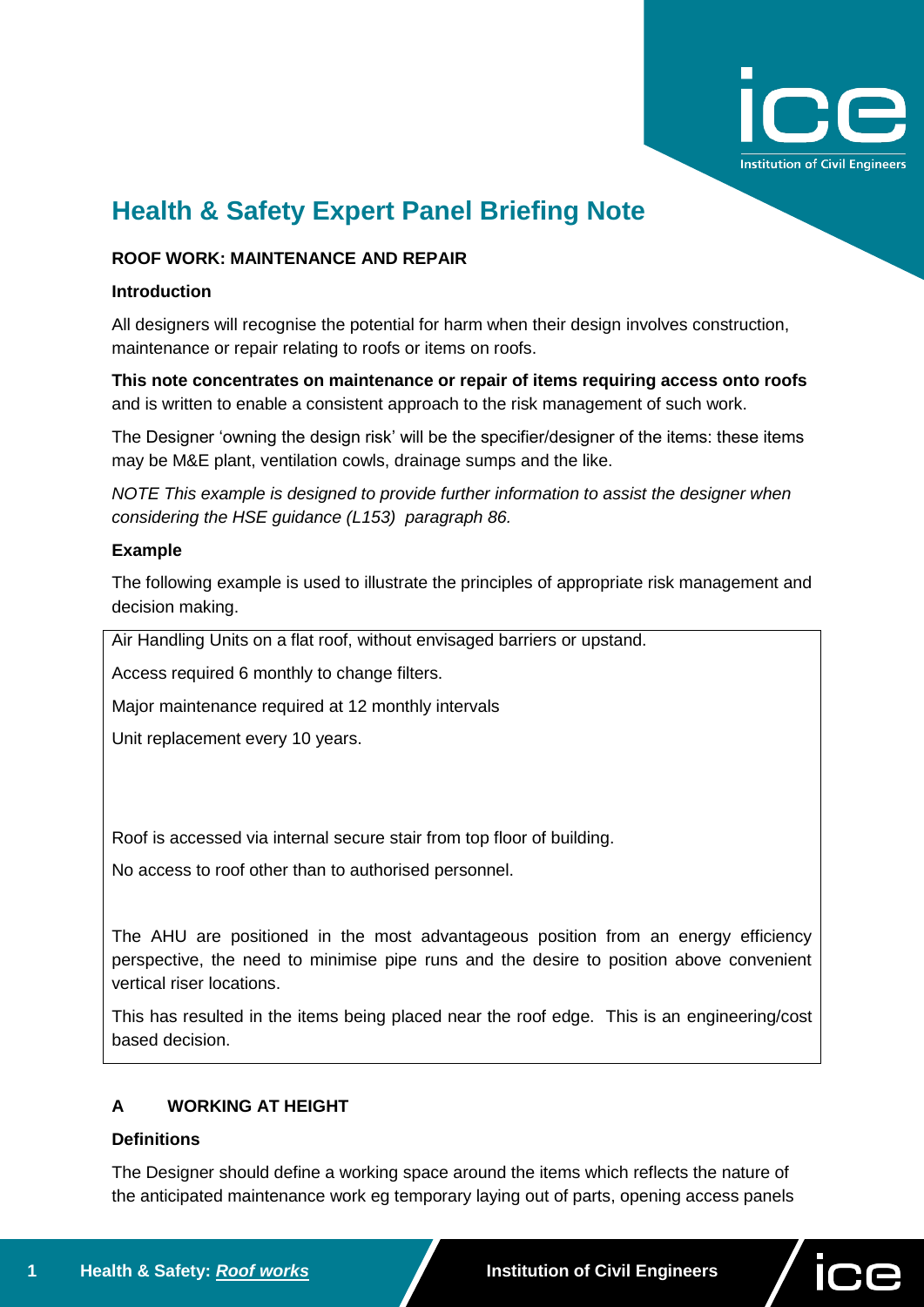to plant item, general space to work. The distance required on the 'exposed' side (ie nearest the roof edge) is denoted **WD**

WD should take account of CIRIA 'Safe access for maintenance and repair' (see p46) and be 0.7m minimum. The actual distance will depend upon the nature of the work, any projections / overhangs, any access doors which would impede the movement of maintenance personnel, etc.

Beyond this dimension, there needs to be a 'protective distance' such that if the operative trips he/she will not fall over the unprotected edge, nor be unnerved by its proximity. This is denoted **PD** and is taken as 2.0m.

#### **Risk management process**

#### **Scenario 1**

## **The distance from the working perimeter to the roof edge is greater than PD**

The decisions relating to maintenance access are based on engineering and cost considerations providing that:

- The maintenance work items may be reasonably carried up the stairs
- There is a safe passage across the roof to the place of work activity
- Environmental conditions e.g. wind, temperature do not adversely affect safe working
- The replacement of the entire unit (10 yearly intervals) has been thought through,

and these are recorded on a *Maintenance Philosophy Statement*, acknowledged by the Client (see reference 1).

*NOTE 1 No roof barrier is required as the only access is by competent persons, there to do a specific job. Designers may wish to suggest a barrier is installed as a means of 'future proofing' the roof for other additions of plant.*

*NOTE 2 The Designer should consider the provision of a 'toe board', placed on the roof surface to avoid penetrations, if there is opportunity for small items to roll into the 'PD zone'. This will also act as a demarcation between WD/PD.*

*NOTE 3 The Designer should nonetheless consider placing the plant at ground level, as this will allow access at all times, will avoid the need for maintenance persons to enter the building, and will allow easier access to a maintenance vehicle. However, this decision is one based on engineering considerations, cost and client preference and may involve others in the Team e.g. architect (layout of ground works), civil engineer (layout of ground works, drainage) , structural engineer (new base slab), landscape architect(soft landscape); however although others collaborate, the decision is made by the owner of the risk (M&E engineer). Such a decision may also be made by the architect on grounds of aesthetics.*

*NOTE 3 The client is not taking on designer duties by acknowledging the proposed method. The client is just acknowledging the methodology required.*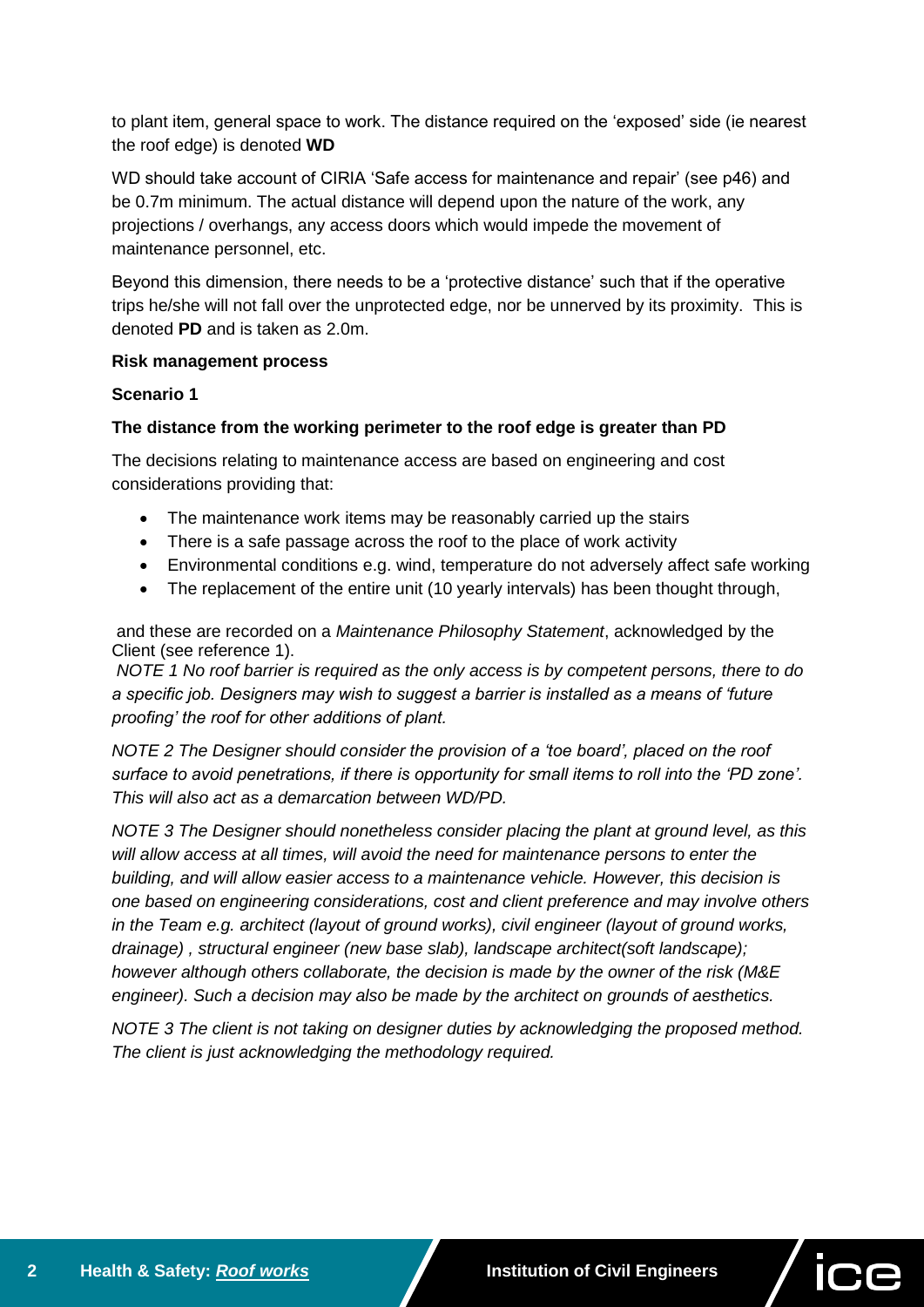# **Scenario 2**

# **The distance from the working perimeter to the roof edge is less than PD**

In this case there is a realistic risk of harm that needs to be dealt with.

The options are, in order of preference:

|              | <b>Option</b>                                                                                                                    | <b>Comment</b>                                                                                                                                                                                              |
|--------------|----------------------------------------------------------------------------------------------------------------------------------|-------------------------------------------------------------------------------------------------------------------------------------------------------------------------------------------------------------|
|              |                                                                                                                                  |                                                                                                                                                                                                             |
| $\mathbf{1}$ | Move the plant to ground<br>level                                                                                                | An engineering/cost based decision, taking account of any<br>client wishes (Note 1 below).                                                                                                                  |
|              |                                                                                                                                  | In the absence of any impediments (cost, aesthetics,<br>impact on other aspects of design), assumption is that plant<br>would be moved.                                                                     |
|              |                                                                                                                                  | If there are impediments, move to step 2.                                                                                                                                                                   |
| 2            | Move the plant away from                                                                                                         | An engineering/cost based decision.                                                                                                                                                                         |
|              | edge such that PD>2.0m                                                                                                           | In the absence of any impediments (cost or impact on other<br>aspects of design), assumption is that plant would be<br>moved (see also Note 2 of scenario 1).                                               |
|              |                                                                                                                                  | If there are impediments, move to step 3.                                                                                                                                                                   |
| 3            | Install sufficient length of<br>roof-edge barrier to allow<br>all work on the Unit to be<br>protected.                           | This should be the solution unless considered aesthetically<br>unacceptable compared to option 4. Cost should not<br>generally be a reason for rejection of this option (see also<br>Note 2 of scenario 1). |
| 4            | Facilitate<br>lanyard<br>fixing<br>points on the plant so as<br>to allow the necessary<br>movement and work at all<br>locations. | Designer to produce Maintenance philosophy statement (1)<br>and obtain Client buy-in (Note 1) (see also Note 2 of<br>scenario 1).                                                                           |

*NOTE 1 The client is not taking on designer duties by acknowledging the proposed method. The client is just acknowledging the methodology required.*

## **Scenario 3**

# **The distance from the plant face to the roof edge is less than WD**

This does not provide adequate working space.

ice